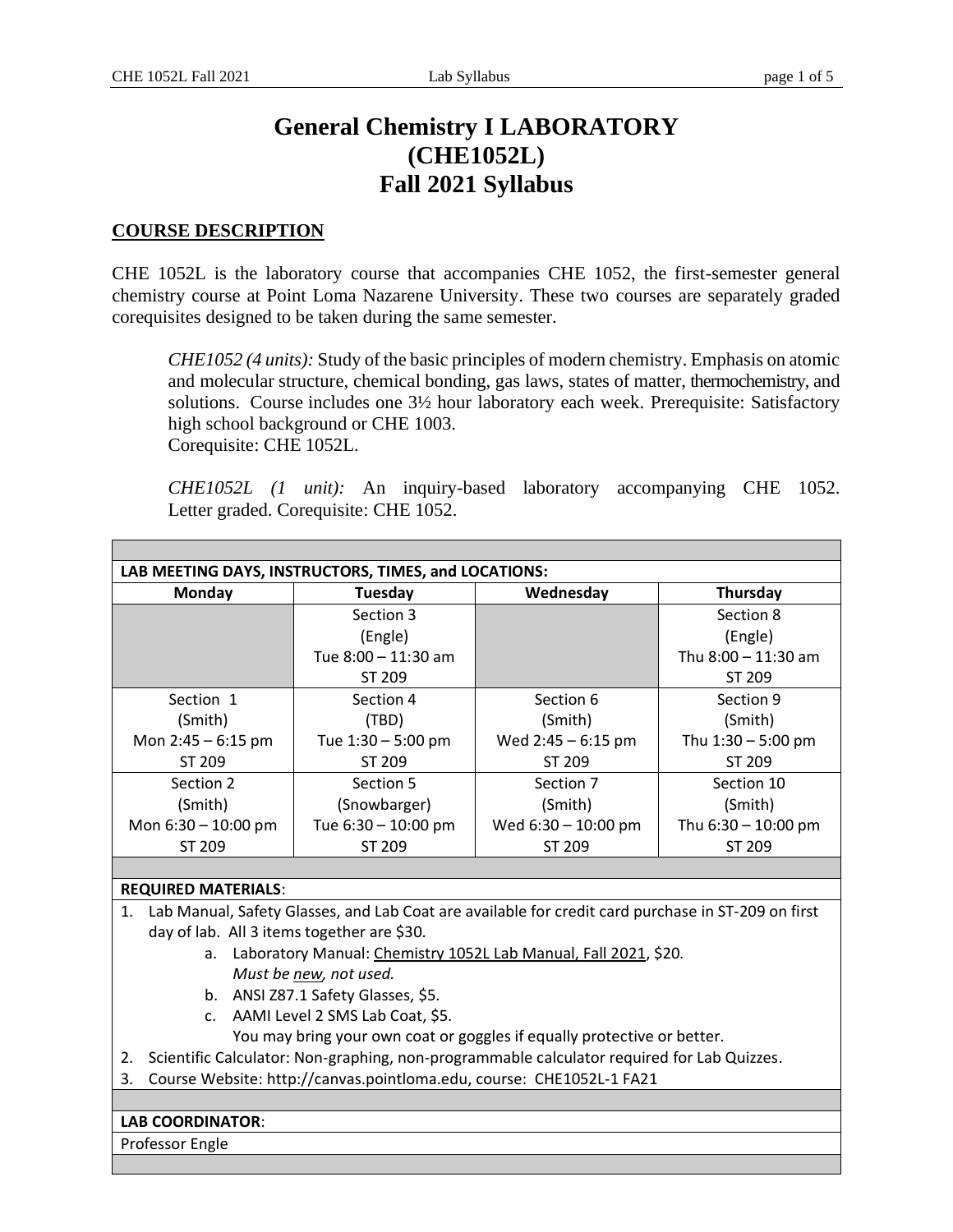#### **LEARNING OUTCOMES**

An understanding of chemistry is a necessary part of an education in the basic and applied sciences, engineering, and medical professions. It also provides insight and increased comprehension regarding current events and proposed policies.

Specifically, upon completion of CHE 1052 and CHE 1052L, you will be able to:

- Demonstrate a foundational knowledge of the general principles of chemistry including atomic and molecular structure, chemical bonding, states of matter, solutions, etc.
- Solve problems related to unit conversions, stoichiometry, energy calculations, gas laws, etc.
- Perform basic chemical laboratory techniques related to the topics listed above.

#### **SAFETY**

Safety is a priority in the lab. You will be required to sign a safety agreement form before you can take part in the lab. The agreement form delineates safety rules set forth by the department. If you fail to comply with any one of the rules in the safety agreement, you may be excluded from the lab and will not have the opportunity to make up missed assignments.

#### **ATTENDANCE POLICIES**

Regular and punctual attendance at all classes is considered essential to optimum academic achievement. If the student is absent from more than 10 percent of class meetings (one lab period), the faculty member can file a written report which may result in de-enrollment. If the absences exceed 20 percent (three lab periods), the student may be de-enrolled without notice until the university drop date or, after that date, receive the appropriate grade for their work and participation. See [Academic Policies](http://catalog.pointloma.edu/content.php?catoid=41&navoid=2435) in the Undergraduate Academic Catalog.

Laboratory sections will meet on a weekly basis. There are no allowed or excused absences except as approved in writing by the Provost for specific students participating in certain universitysanctioned activities. If you must miss a lab for a valid reason (Provost-*approved* activity or Wellness Center-*verified* illness, etc.), then you must make prior arrangements by sending an email to the Lab Coordinator, no later than the week before the lab that you will miss, to ascertain whether or not you can attend a different lab section during the same week. If you do not provide prior notice, you will not be permitted to make up missed labs or quizzes and you will receive grades of zero for each missed assignment. If you cannot provide prior notice, then ask someone else to send notice for you. No other shifts in lab schedules will be permitted.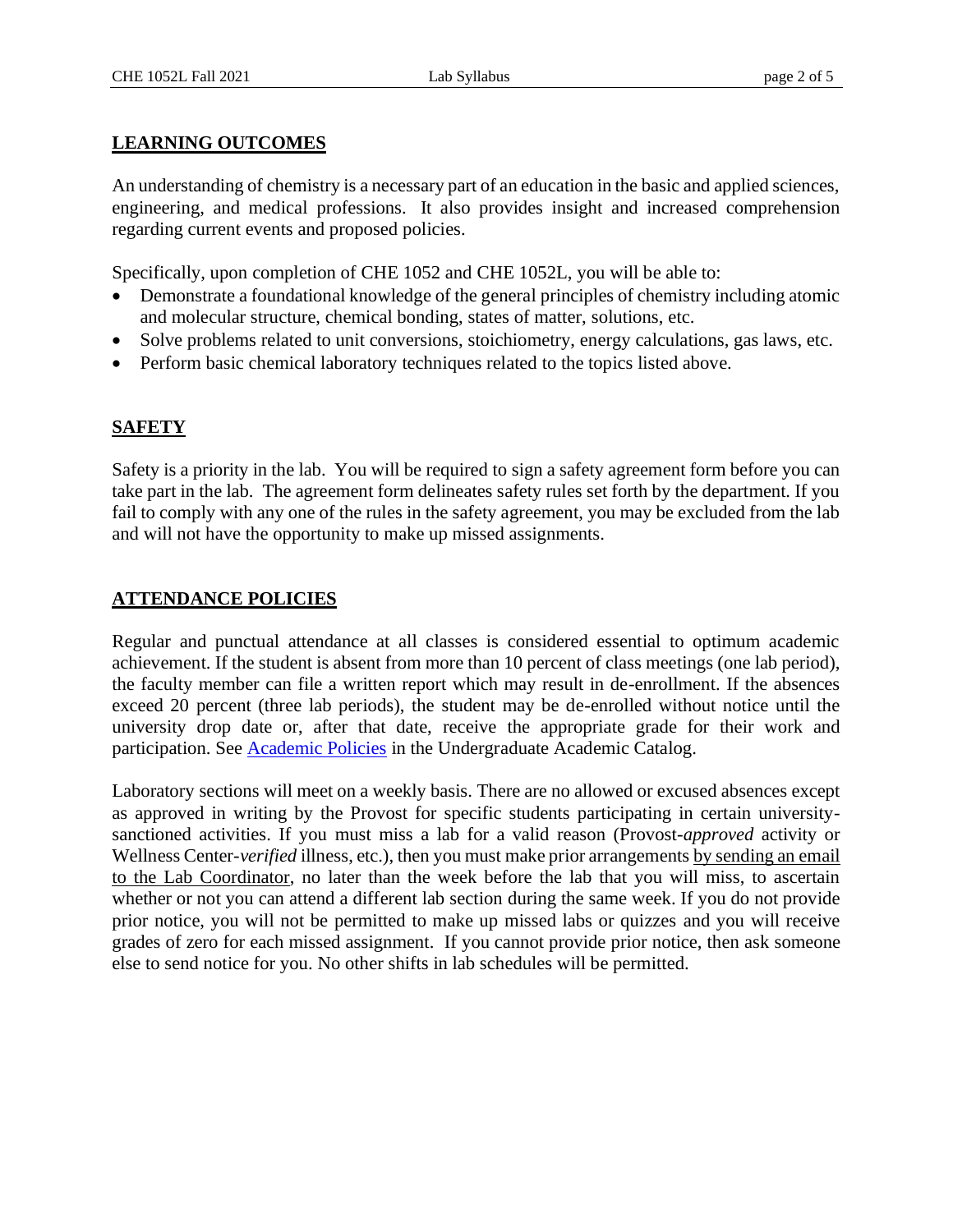#### **GRADING**

You are responsible for all the material covered in lab even if you did not attend. Some experiments will be done individually, while others are best worked in pairs. Your lab instructor will specify when you work in pairs. In either case, individual lab reports will be submitted at the end of each period. A quiz, given during the first 10 minutes of the lab period, is designed to test each individual student's understanding of the current and previous week's experiments. \* No late assignments (lab reports and lab quizzes) will be accepted. \*

The following graded items will contribute to your overall grade in CHE 1052L:

| Lab Reports | 75% |
|-------------|-----|
| Lab Quizzes | 25% |

Lab safety, participation, and post-lab cleanup will be monitored and will affect student's grade in borderline situations. The participation component will evaluate your preparedness for each experiment as you arrive in lab; your participation in each part of the experiment, whether working individually or with a partner; your attention to lab safety and neatness during lab; and cleanup of your lab space and public lab spaces, as needed, including equipment and chemicals, before you leave the lab for the day.

There is no final exam for CHE 1052L.

Letter grades will be assigned at the end of the course based on your percentage of total possible points, according to the following APPROXIMATE scale:

| A    | $90 - 100\%$ |
|------|--------------|
| B    | $80 - 89\%$  |
| €    | $70 - 79\%$  |
| D    | $60 - 69\%$  |
| NC/F | $< 60\%$     |

(+) and (–) grades will be assigned within each bracket. (There is no A+ grade.)

#### **STRATEGIES for SUCCESS in CHE1052L**

- Come prepared to lab. Read the lab manual and envision what you'll be doing in the lab. Write a summary or outline of the procedure, and anticipate what data will be collected. Look at the report pages to see what questions or calculations are needed.
- Get help if you don't understand something. The instructors and lab assistants are here for you!
- Pay attention in lab. Know what you're doing, what chemicals you're using, and what positive or negative results you should be observing during the lab procedure.
- Take the lab seriously from the very beginning. Review labs directly after class, and prior to the following week's lab quiz.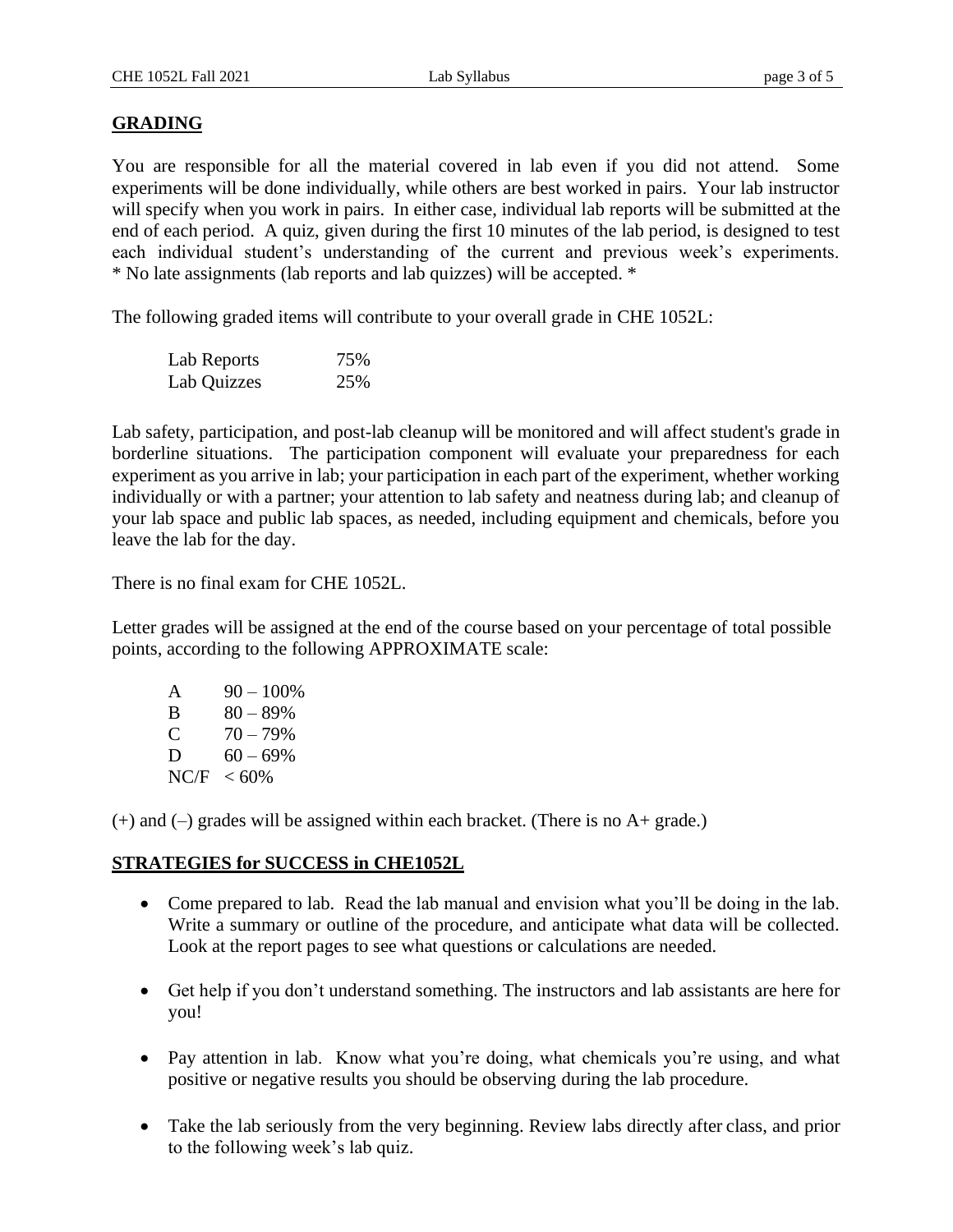## **ADMINISTRATION**

The use of portable electronic devices (phones, laptops, iPods, etc.) not related to the course is not permitted during lab quizzes, nor during the lab discussion and procedures.

PLNU's course-information website, Canvas (http://canvas.pointloma.edu), is used as a repository for course material such as grades and miscellaneous items. Announcements will be sent out via Canvas. It is your responsibility to check Canvas regularly and to confirm that your correct email address is in the system.

PLNU Copyright Policy: Point Loma Nazarene University, as a non-profit educational institution, is entitled by law to use materials protected by the US Copyright Act for classroom education. Any use of those materials outside the class may violate the law.

PLNU Academic Honesty Policy: Students should demonstrate academic honesty by doing original work and by giving appropriate credit to the ideas of others. Academic dishonesty is the act of presenting information, ideas, and/or concepts as one's own when in reality they are the results of another person's creativity and effort. A faculty member who believes a situation involving academic dishonesty has been detected may assign a failing grade for that assignment or examination, or, depending on the seriousness of the offense, for the course. Faculty should follow and students may appeal using the procedure in the university Catalog. See [Academic](http://catalog.pointloma.edu/content.php?catoid=41&navoid=2435)  [Policies](http://catalog.pointloma.edu/content.php?catoid=41&navoid=2435) for definitions of kinds of academic dishonesty and for further policy information.

Academic Accommodations Policy: While all students are expected to meet the minimum standards for completion of this course as established by the instructor, students with disabilities may require academic adjustments, modifications or auxiliary aids/services. At Point Loma Nazarene University (PLNU), these students are requested to register with the Disability Resource Center (DRC), located in the Bond Academic Center. [\(DRC@pointloma.edu](mailto:DRC@pointloma.edu) or 619-849-2486). The DRC's policies and procedures for assisting such students in the development of an appropriate academic adjustment plan (AP) allows PLNU to comply with Section 504 of the Rehabilitation Act and the Americans with Disabilities Act. Section 504 (a) prohibits discrimination against students with special needs and guarantees all qualified students equal access to and benefits of PLNU programs and activities. After the student files the required documentation, the DRC, in conjunction with the student, will develop an AP to meet that student's specific learning needs. The DRC will thereafter email the student's AP to all faculty who teach courses in which the student is enrolled each semester. The AP must be implemented in all such courses. If students do not wish to avail themselves of some or all of the elements of their AP in a particular course, it is the responsibility of those students to notify their professor in that course. PLNU highly recommends that DRC students speak with their professors during the first two weeks of each semester about the applicability of their AP in that particular course and/or if they do not desire to take advantage of some or all of the elements of their AP in that course.

## PLNU Mission: To Teach ~ To Shape ~ To Send.

Point Loma Nazarene University exists to provide higher education in a vital Christian community where minds are engaged and challenged, character is modeled and formed, and service becomes an expression of faith. Being of Wesleyan heritage, we aspire to be a learning community where grace is foundational, truth is pursued, and holiness is a way of life.